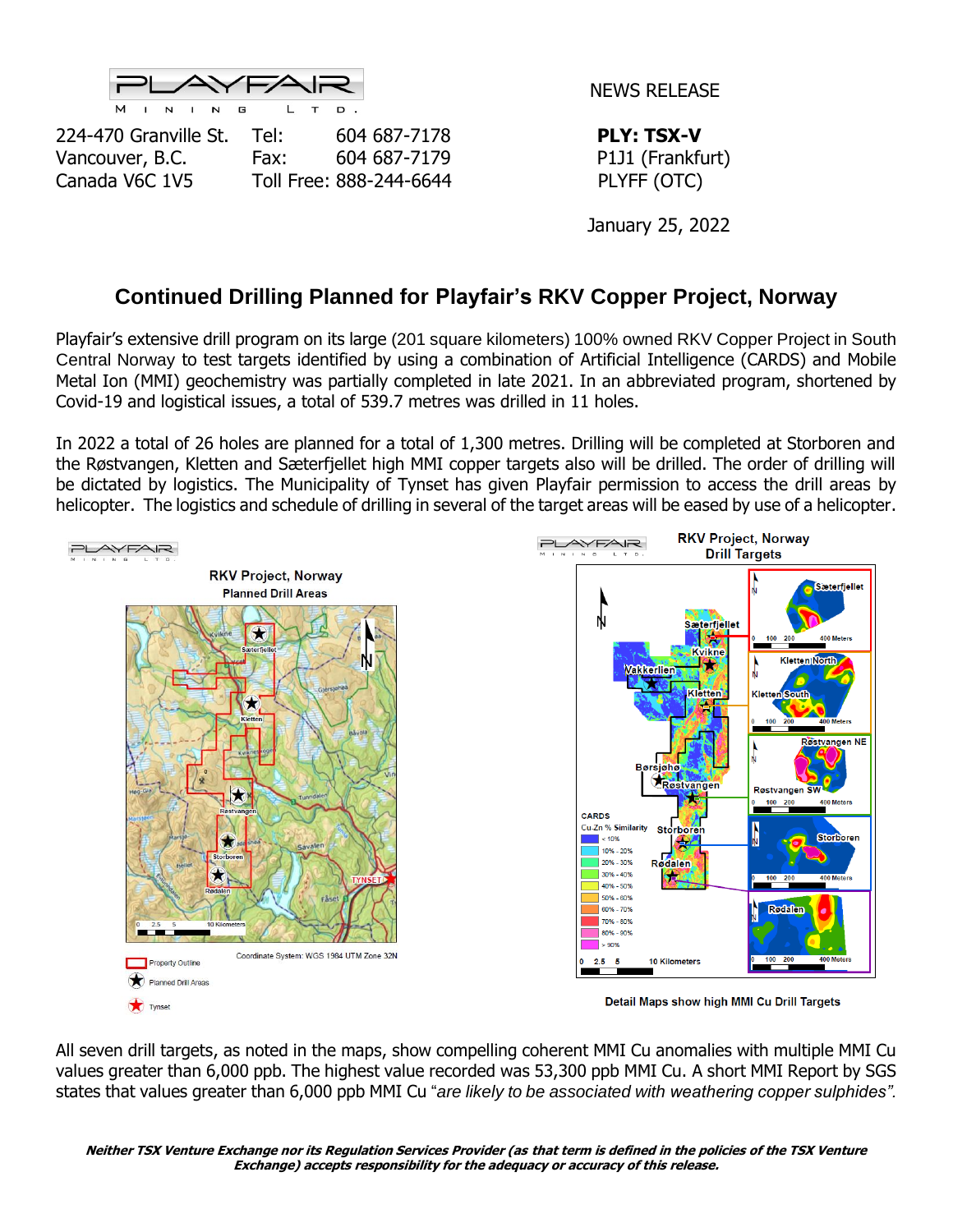In keeping with Playfair's intent to minimize the impact of its exploration on the natural environment Playfair is using a lightweight drilling machine which can be disassembled and hand-carried to the drill sites. Although lightweight the drill is capable of drilling to 150m depth using BQ sized rods (36.5 mm or 1.437 inches core diameter) and to 100m depth using NQ sized rods (47.8mm or 1.872 inches core diameter).

## **2021 Drill Results**

Four holes were drilled at Rødalen and all were collared on a steep slope. A previously unknown amphibolite with sulphide mineralization was discovered though the unit showed no significant copper or cobalt values.

Results from the partially completed drill program at the Storboren High Copper MMI anomaly indicate the bedrock source of the copper is located upslope from the seven holes drilled in 2021. The immediate source of the part of the anomaly tested by drilling is interpreted as downslope migration of copper in overburden due to a combination of soil creep, sulphide weathering and local acid drainage. The drilling was carried out late in the year and the onset of snowy winter conditions coupled with the very steep terrain required the remaining drilling to be postponed to Spring 2022.





 **Drillhole SBN-21-07**

The first 6 holes at Storboren were on the lower part of the slope and encountered mostly unmineralized rocks of sedimentary origin. The last hole drilled, SBN-21-07, location shown on the map and image, encountered intrusive mafic to ultramafic rocks mixed with inclusions of sedimentary rocks similar to those drilled downslope to the southeast. There were several intervals of sulphide mineralization showing anomalous copper, cobalt, and nickel. Of the 11 holes drilled in 2021 at Storboren and Rødalen SBN-21-07 contains the 10 highest copper values, the 10 highest cobalt values and 8 of the 10 highest nickel values. 102 samples of drill core were

Page 2 of 4

**Neither TSX Venture Exchange nor its Regulation Services Provider (as that term is defined in the policies of the TSX Venture Exchange) accepts responsibility for the adequacy or accuracy of this release.**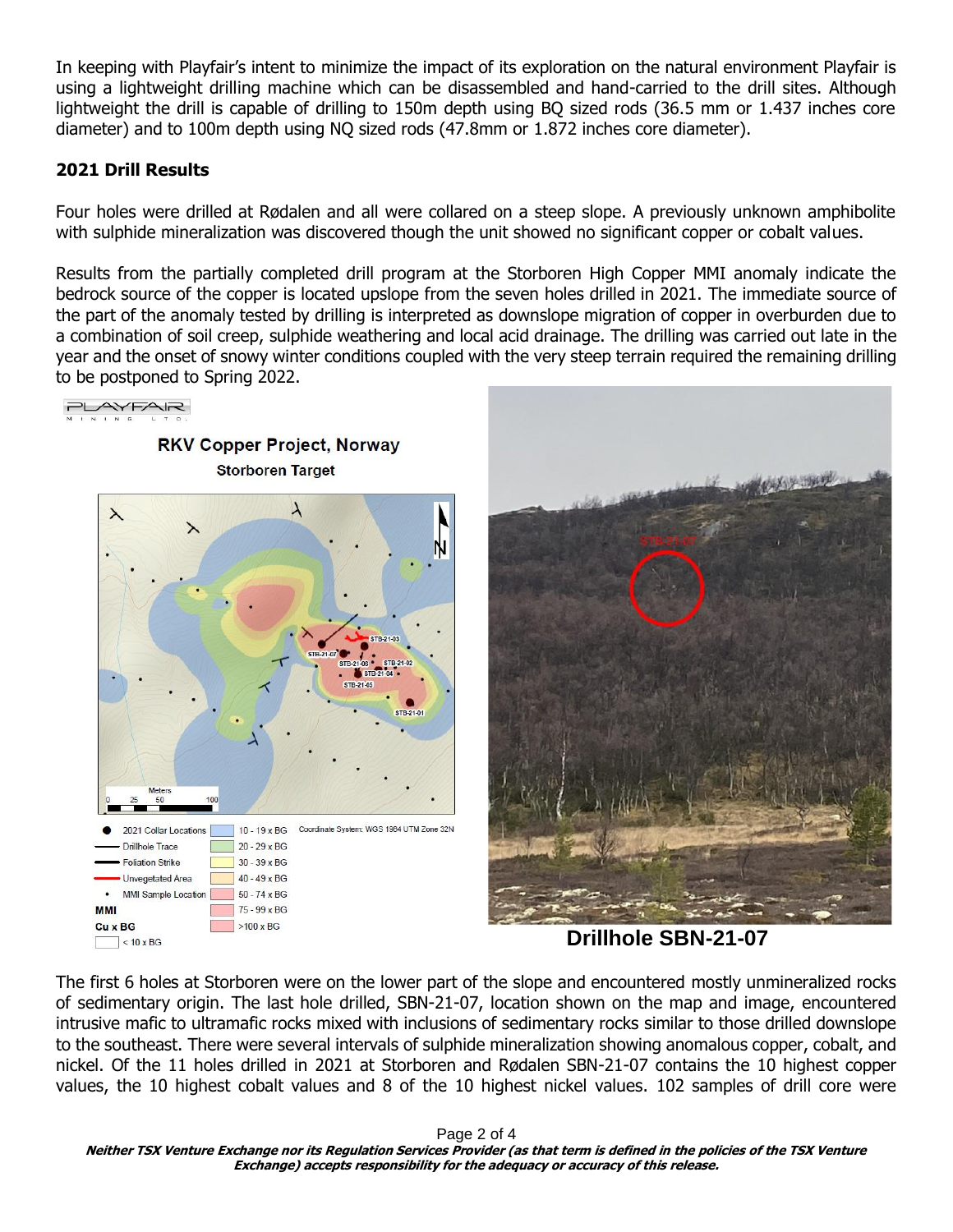analyzed. Copper values range from 1.8 to 1355 ppm with a mean of 144 ppm, cobalt values ranged from 15.4 to 97 ppm with a mean of 38 ppm and nickel ranged from 32.9 to 377 ppm with a mean of 157 ppm.



**Unvegetated Area**

Of particular interest is the occurrence of an area devoid of vegetation at the northern edge of the high copper MMI anomaly. The usual overgrown vegetation is intersected by a 10 - 15 m long 1 - 2 m wide exposure originating from a water outflow near the base of the upper, steeper slope.

Within this unvegetated area many angular to sub-rounded blocks (10 to 50 cm) are present, some of local origin, some non-local and some of undetermined origin. One block, visually unlike the rocks in nearby outcrops and drillholes, was sulphide-rich and assayed 1.265% copper, 3.24% zinc, 0.199 gpt gold and 16.45 gpt silver.

This polymetallic mineralized block supports the interpretation of the upslope location of the bedrock source of the MMI anomaly.

Playfair plans continued shallow drilling to trace the MMI copper anomaly upslope to its bedrock source.

Details of the project can be found on Playfair's website at [www.playfairmining.com](http://www.playfairmining.com/)

## **Sample Analysis and QA/QC Program**

Samples from the 2021 drilling were cut and sent for analysis. Preparation was at the Malå, Sweden ALS laboratory with analysis at the Loughrea, Ireland ALS laboratory.